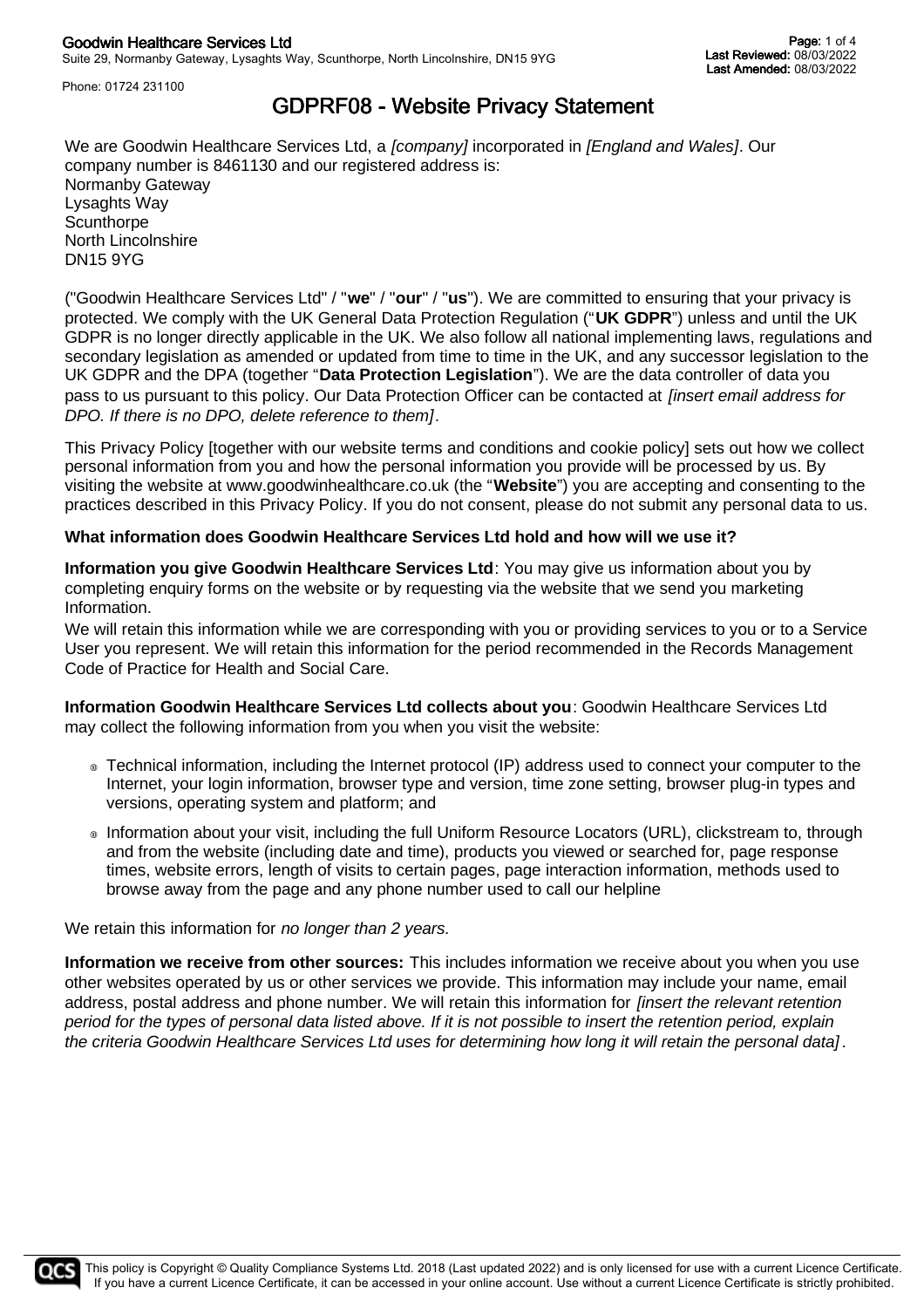# GDPRF08 - Website Privacy Statement

## **Cookies**

The Website does not use uses cookies.

### **Use Made of the Information**

We may use the information we receive and/or collect about you to:

- Fulfil our obligations under any contract that we have entered into with you or with a Service User that you represent, and to provide you or the relevant Service User with information or services that you or the Service User has requested
- Send you newsletters and marketing information if you have consented to us doing so
- Notify you of products and services that we feel may interest you, or permit third parties to do so if you have provided the appropriate consent

Goodwin Healthcare Services Ltd processes personal information for certain legitimate business purposes, which include some or all the following:

- Where the processing enables Goodwin Healthcare Services Ltd to enhance, modify, personalise or otherwise improve the website, its services or communications
- To identify and prevent fraud
- To enhance the security of the network and information systems of Goodwin Healthcare Services Ltd
- To better understand how people interact with the websites of Goodwin Healthcare Services Ltd
- To administer the website and carry out data analysis, troubleshooting and testing; and
- To determine the effectiveness of promotional campaigns and advertising

If we obtain consent from you to do so, we may provide your personal details to third parties so that they can contact you directly in respect of services in which you may be interested.

Where we are processing personal data that we have obtained via the website on the basis of having obtained consent from you, you have the right to withdraw your consent to the processing of your personal data at any time. If you would like to withdraw your consent or prefer not to receive any of the above-mentioned information (or if you only want to receive certain information from us) please let us know by email. Please bear in mind that if you object, this may affect our ability to carry out the tasks above for your benefit.

If you wish to have your information removed from our database or if you do not want us to contact you for marketing purposes, please let us know by clicking the "Unsubscribe" option in any email we send to you and providing the details requested or by contacting us via the following webpage [*insert webpage link*] and we will take steps to ensure that this information is deleted as soon as reasonably practicable.

We will not share, sell or distribute any of the information you provide to us (other than as set out in this policy) without your prior consent, unless required to do so by law.

#### **Third Party Sites**

Our website may contain links to third party websites, including websites via which you are able to purchase products and services. They are provided for your convenience only and we do not check, endorse, approve or agree with such third-party websites nor the products and/or services offered and sold on them. We have no responsibility for the content, product and/or services of the linked websites. Please ensure that you review all terms and conditions of website use and the Privacy Policy of any such third-party websites before use and before you submit any personal data to those websites.

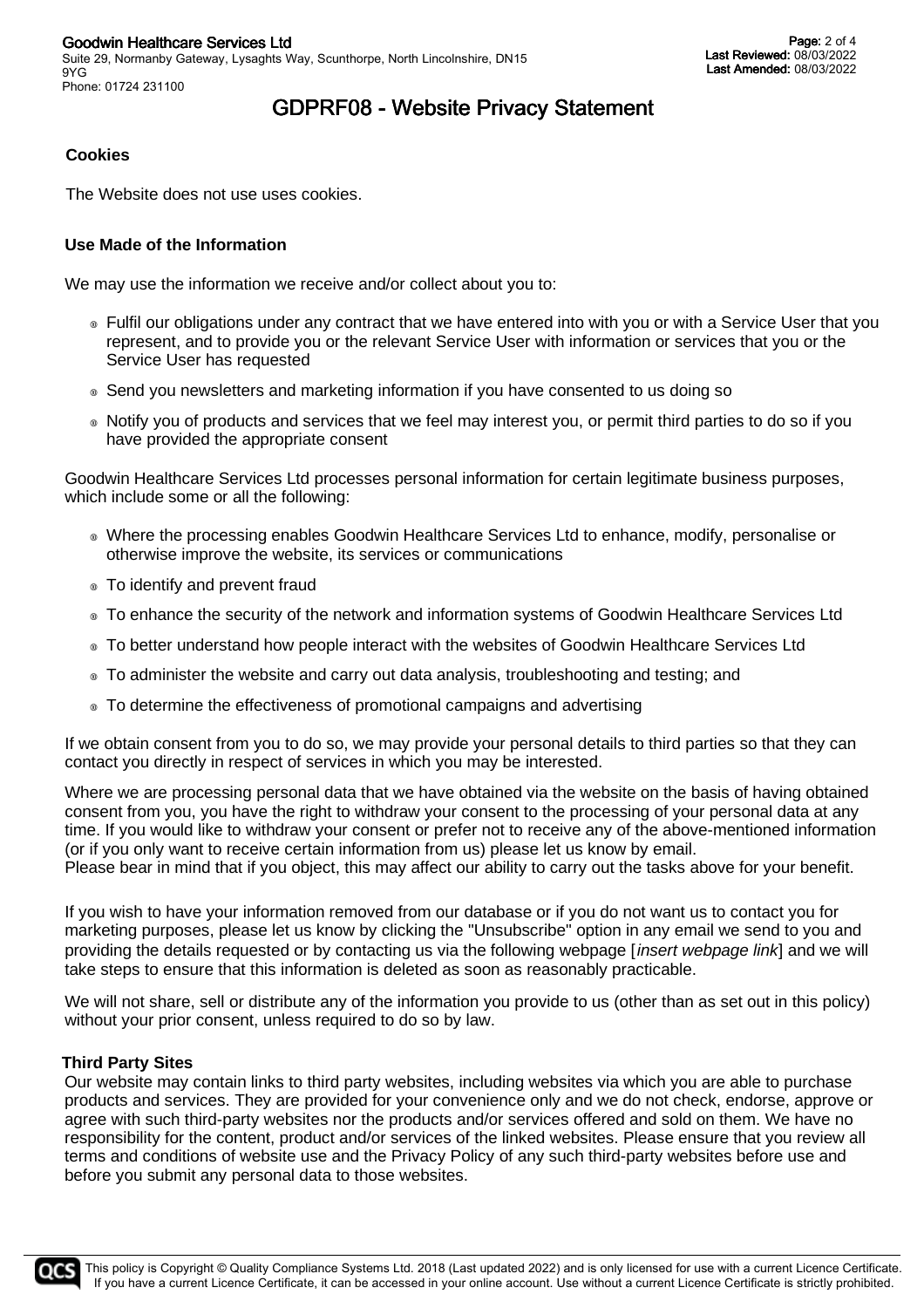# GDPRF08 - Website Privacy Statement

## **How Safe is your Information?**

Where we have given you (or where you have chosen) a password which enables you to access certain parts of the website, you are responsible for keeping this password confidential. We ask you not to share a password with anyone.

Protecting your security and privacy is important to us and we make every effort to secure your information and maintain your confidentiality in accordance with the terms of the Data Protection Legislation. The website is protected by various levels of security technology, which are designed to protect your information from any unauthorised or unlawful access, processing, accidental loss, destruction and damage.

We will do our best to protect your personal data but the transmission of information via the Internet is not completely secure. Any such transmission is therefore at your own risk.

#### **Disclosure of your Information**

We may share your personal information with any member of our group, which means our subsidiaries, our ultimate holding company and its subsidiaries, as defined in section 1159 of the Companies Act 2006. We may share your information with selected third parties including:

- Business partners, suppliers and sub-contractors for the performance of any contract we enter with them or you
- Third parties who may wish to contact you in respect of services or products they offer or sell which may be of interest to you, provided we receive your consent to such disclosure; and/or advertisers and advertising networks that require the data to select and serve relevant adverts to you and analytics and search engine providers that assist us in the improvement and optimisation of the website

Please note, we may need to disclose your personal information where we:

- Sell any or all of our business or assets or we buy another business or assets in which case we may disclose your personal data to the prospective buyer or seller
- Are under a legal duty to comply with any legal obligation or to enforce or apply our terms and conditions; or
- Need to disclose it to protect our rights, property or the safety of our customers or others, including the exchange of information with other companies, organisations and/or governmental bodies for the purposes of fraud protection and credit risk reduction

#### **Where we Store your Personal Data**

Although we have left the EU, UK GDPR still requires the following:

The data that we collect from you may be transferred to, and stored at, a destination outside the European Economic Area ("EEA") By submitting your personal data, you agree to

this transfer, storing or processing. Goodwin Healthcare Services Ltd will take all steps reasonably necessary to ensure that your data is treated securely and in accordance with this Privacy Policy. If a finding of adequacy hasn't been made by the EC Commission in respect of the country to which the data is transferred, we will only transfer it where there are appropriate safeguards in place, including the use of EU standard contractual

clauses or an intragroup agreement.